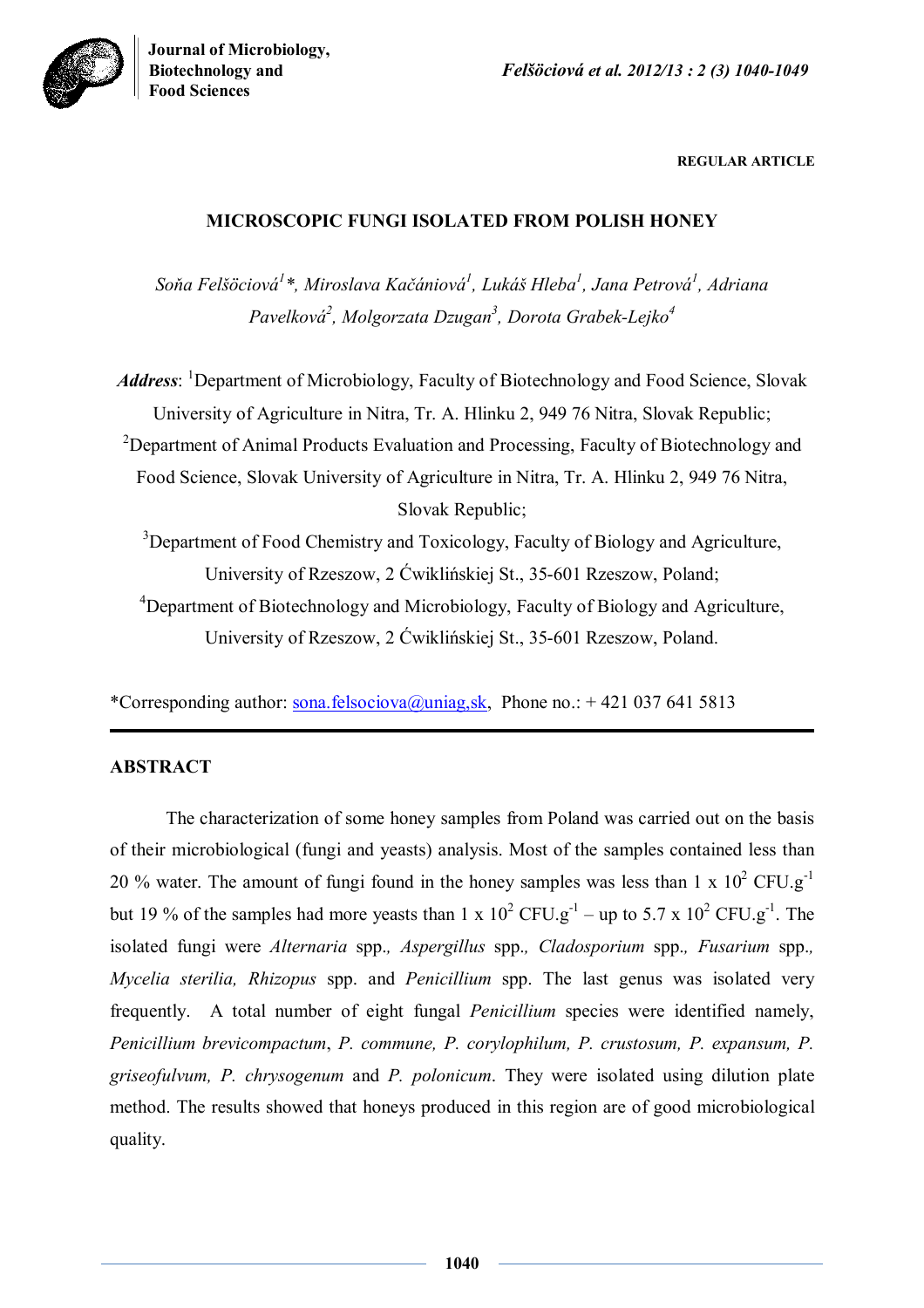**Keywords:** Honey, Mycobiota, Fungi, Yeast, *Penicillium*

### **INTRODUCTION**

 The quality of honey is mainly determined by its sensorial, chemical, physical and microbiological characteristics. Honey has two sources of contamination with microorganisms: primary sources include pollen, the digestive tracts of honey bees, dust, air, soil and nectar. Secondary sources are those arising from honey manipulation by people, they include air, food handlers, cross-contamination, equipment and buildings. Primary sources of honey contamination are very difficult to control. Conversely, secondary sources of honey contamination can be controlled by good manufacturing practices. The microbes of concern in honey are fungi, yeasts and spore-forming bacteria. The presence of micro-organisms in honey can sometimes influence the stability of the product and its hygienic quality (**Popa et al., 2009**). Fungi and yeasts are responsible for honey fermentation when the moisture content is high (above 21 %). *Penicillium* and *Mucor* are microorganisms usually found in honey. Moreover, the presence of strains of *Bettsya alvei, Acosphaera apis* and *Acosphaera major* may be indicative of bad bee-hive managment practices. On the other hand, strains of *Saccharomyces, Schizosaccharomyces* and *Torula* predominate among yeasts (**Migdal et al., 2000**).

Yeast and fungi presence in honey is unavoidable, since bees collect them together with the nectar. According to the present regulations, honey aqueous activity ranges between 0.593 and 0.637, which inhibits the development of almost all its microorganisms. Even the osmophile yeast (*Saccharomyces rouxii*) and fungi (*Aspergillus echinulatus, Monascus bisporus*) are inhibited when moisture content is lower than  $171$  g.kg<sup>-1</sup>. If moisture content is comprised between 171 and 200  $g_1 kg^{-1}$ , the product stability will depend on the microbial content, and if moisture content is higher than  $200 \text{ g} \cdot \text{kg}^{-1}$ , osmophile yeast may develop. Their action upon fructose and glucose can produce carbon dioxide and ethanol. The latter, combined with oxygen, may produce acetic acid (**Snowdon and Cliver, 1996**).

Honey distinctive characteristics are not due to its stable major compounds, which can be found in any other sweet product such as sugar, molasses, syrup and marmelade, but to its multitude of minor components originated from the nectar and the bees themselves. Many of these substances, which give honey its specific aroma, flavour and some of its biological activity are unstable over time and thermolabile. Heating has a negative effect on honey due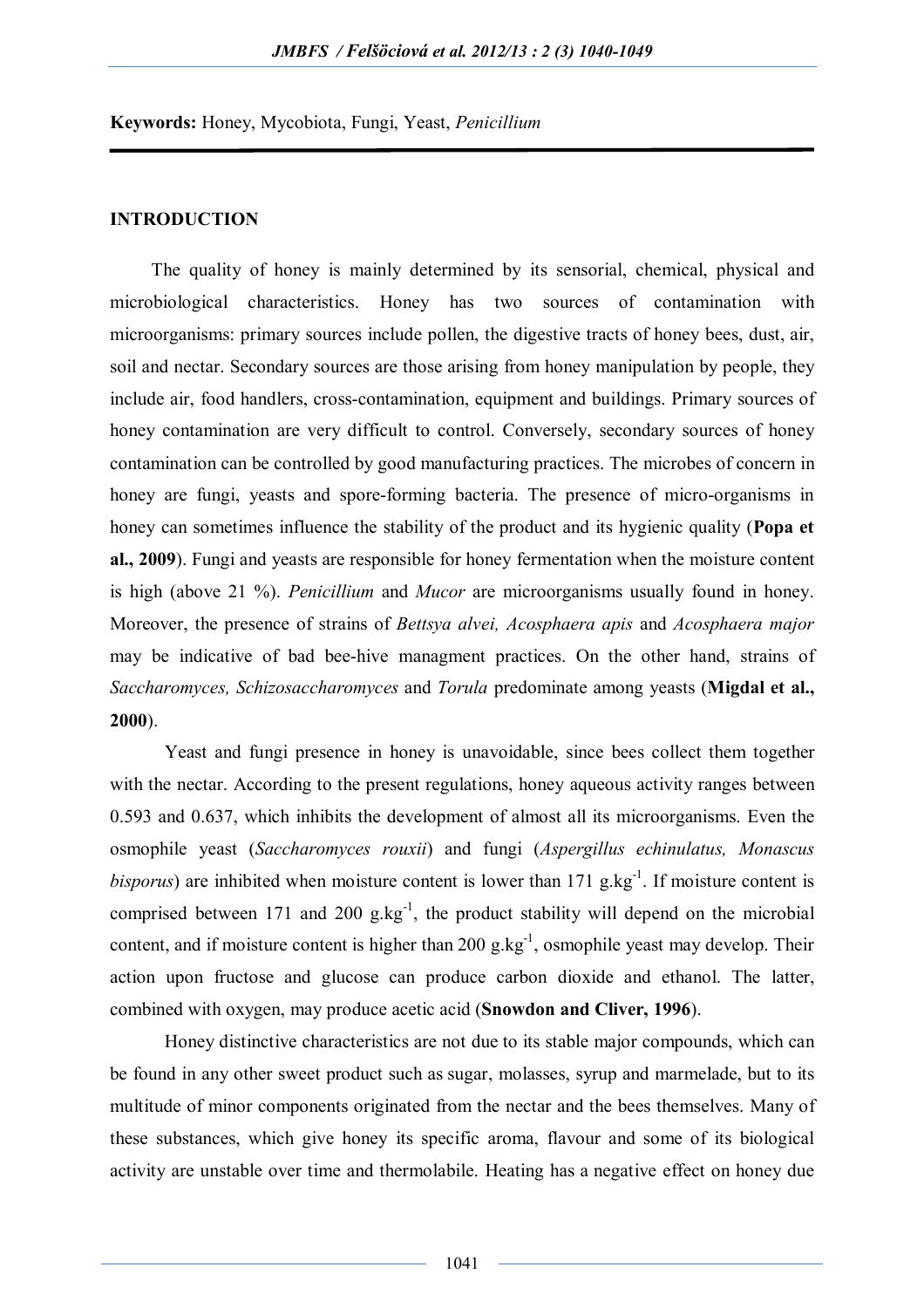to the loss of those substances proportionally to the temperature and duration of the thermal treatment applied. Honey high-temperature thermal treatments for inhibiting fungi and yeast development capacity and delaying honey crystallisation are not accepted as a current practise for quality standards (**Bogdanov, 1993**).

## **MATERIAL AND METHODS**

## **Collection of samples**

The study was carried out on 43 selected honey samples (Table 1) what make up 13 types of honey. Honey samples were provided by beekeepers and produced during the 2006 – 2010 harvest in Poland. All of them were not heated by the producers and showed no signs of fermentation or crystallisation. The samples were preserved at 0 - 4 °C until use in plastic bottles and examined for mycobiota during the storage.

| <b>Samples</b> | <b>Type of honey</b>            | <b>Year of production</b> |  |  |  |  |  |
|----------------|---------------------------------|---------------------------|--|--|--|--|--|
| 1.             | Polyfloral (Mixed floral honey) | 2010                      |  |  |  |  |  |
| 2.             | Polyfloral                      | 2009                      |  |  |  |  |  |
| 3.             | Polyfloral                      | 2010                      |  |  |  |  |  |
| 4.             | Polyfloral                      | 2010                      |  |  |  |  |  |
| 5.             | Polyfloral                      | 2010                      |  |  |  |  |  |
| 6.             | Polyfloral                      | 2010                      |  |  |  |  |  |
| 7.             | Polyfloral                      | 2010                      |  |  |  |  |  |
| 8.             | Polyfloral                      | 2009                      |  |  |  |  |  |
| 9.             | Polyfloral                      | 2010                      |  |  |  |  |  |
| 10.            | Polyfloral                      | 2010                      |  |  |  |  |  |
| 11.            | <b>Buckwheat</b>                | 2010                      |  |  |  |  |  |
| 12.            | <b>Buckwheat</b>                | 2010                      |  |  |  |  |  |
| 13.            | <b>Buckwheat</b>                | 2009                      |  |  |  |  |  |
| 14.            | <b>Buckwheat</b>                | 2008                      |  |  |  |  |  |
| 15.            | <b>Buckwheat</b>                | 2007                      |  |  |  |  |  |
| 16.            | <b>Buckwheat</b>                | 2006                      |  |  |  |  |  |
| 17.            | <b>Buckwheat</b>                | 2010                      |  |  |  |  |  |
| 18.            | Heather                         | 2010                      |  |  |  |  |  |
| 19.            | Heather                         | 2009                      |  |  |  |  |  |
| 20.            | Heather                         | 2010                      |  |  |  |  |  |
| 21.            | Monofloral Solidago L.          | 2010                      |  |  |  |  |  |
| 22.            | Monofloral Solidago L.          | 2010                      |  |  |  |  |  |

**Table 1** Characterization of Poland honey samples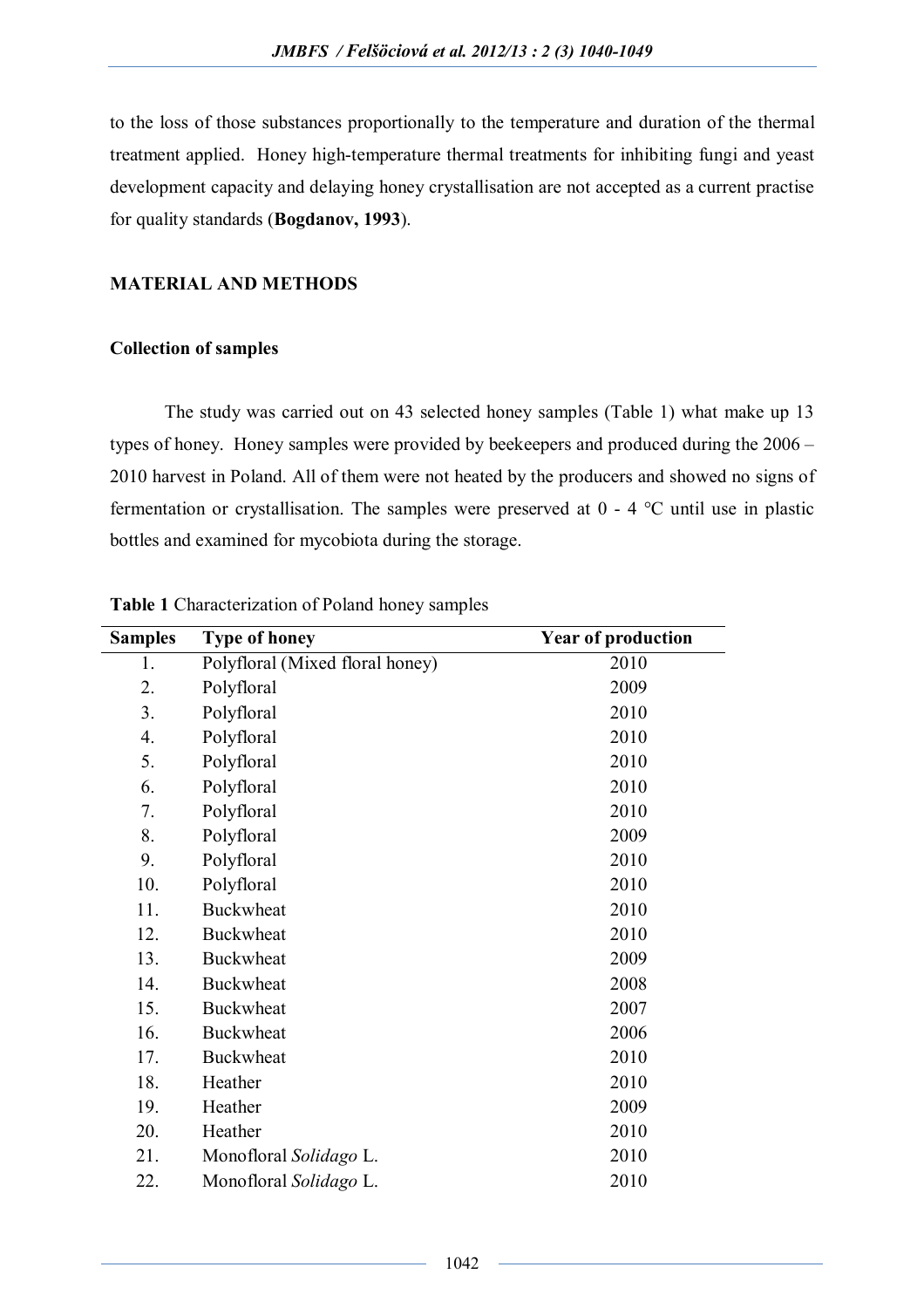| 23. | Lime (Tilia)                               | 2010 |
|-----|--------------------------------------------|------|
| 24. | Lime                                       | 2010 |
| 25. | Rape                                       | 2009 |
| 26. | Rape                                       | 2010 |
| 27. | Rape                                       | 2007 |
| 28. | Coniferous honeydew                        | 2009 |
| 29. | Coniferous honeydew                        | 2009 |
| 30. | Coniferous honeydew                        | 2009 |
| 31. | Coniferous honeydew                        | 2007 |
| 32. | Coniferous honeydew                        | 2010 |
| 33. | Deciduous honeydew                         | 2010 |
| 34. | Deciduous honeydew                         | 2009 |
| 35. | Deciduous honeydew                         | 2009 |
| 36. | Monofloral (Phacelia tanacetifolia Benth.) | 2010 |
| 37. | Monofloral (Phacelia tanacetifolia Benth.) | 2010 |
| 38. | Monofloral (Phaseolus coccineus)           | 2010 |
| 39. | Monofloral (Acacia)                        | 2010 |
| 40. | Monofloral (Taraxacum officinale)          | 2010 |
| 41. | Blossom nectar honey                       | 2010 |
| 42. | Blossom nectar honey                       | 2010 |
| 43. | Blossom nectar honey                       | 2010 |

## **Isolation of fungi from the stored honey**

## **Dilution plate method**

This method was used to determine the type of fungi present in the stored honey. Five gram of the sample was mixed with 45 ml of physiological solution. This was shaken thoroughly and 1 ml of suspension was pipetted into a sterile test tube containing 9 ml of physiological solution. This was thoroughly mixed together and from previous solution was obtained dilution  $10^{-2}$ . The sample was serially diluted and 0.1 ml each of aliquots of  $10^{-1}$  and 10<sup>-2</sup> were added to stiff Malt Extract Agar (MEA) plates. All determinations were performed in duplicate. Finally, the plates were incubated at  $25 \pm 1$ °C from 5 to 7 days in the dark.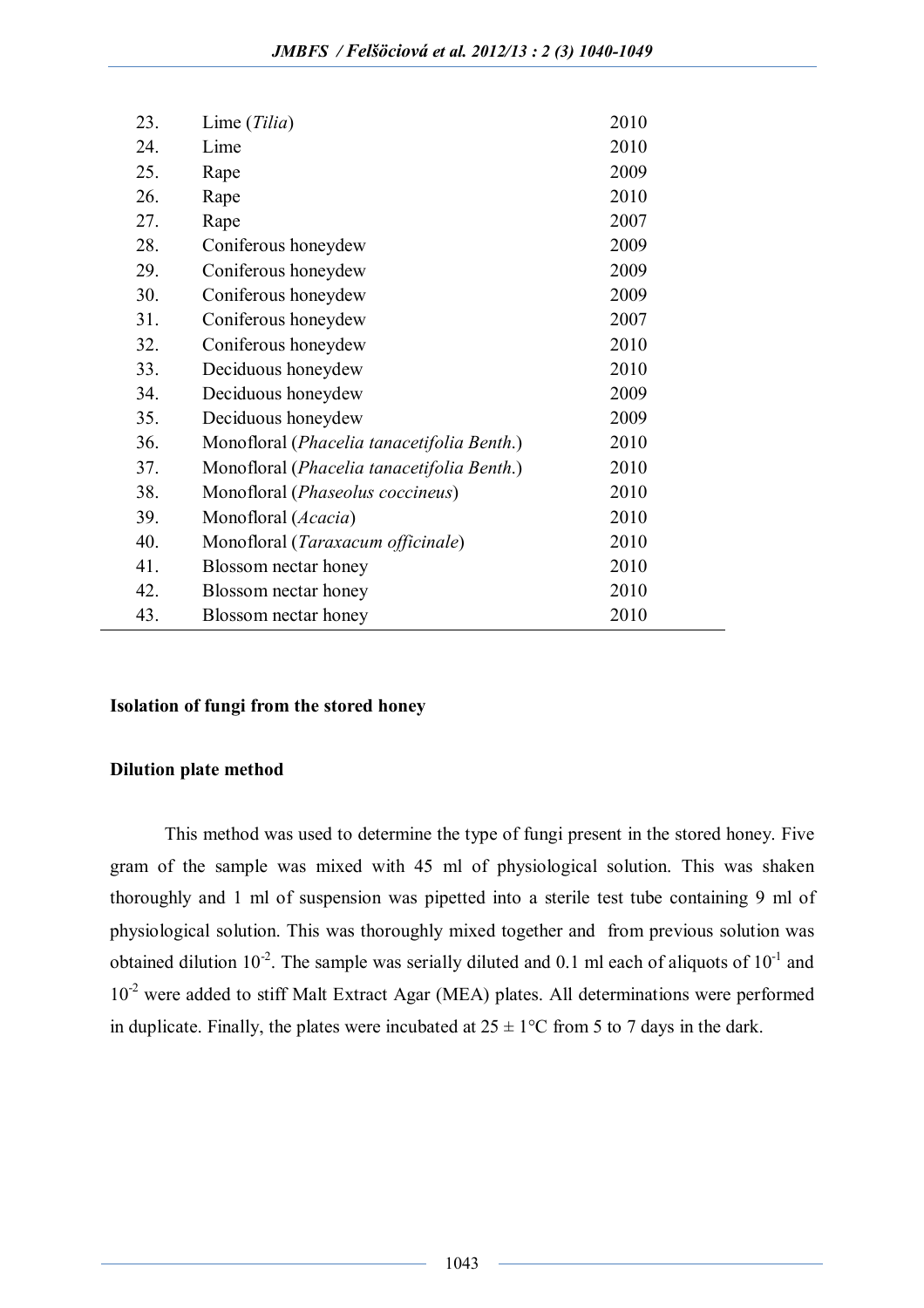### **Expression of results**

The fungal and yeast colonies were counted in plates. Average number of colonies, multiplied by the dilution factor, was considered for the counting of yeast and fungi colonies. The colony forming unit number (CFU) was reported per gram of sample.

## **Identification of mycobiota**

The fungi were identified by their cultivated and morphological features (Samson et al., 2010). The members of genera *Aspergillus* were isolated on diagnostic media of CYA (Czapek Yeast Extract agar, **Samson et al., 2010**), MEA (Malt extract agar, **Samson et al., 2010**) and the isolates of genera *Penicillium* were consequently isolated on MEA and CYA. Additional agar media were used for some species in the terverticillate *Penicillium* group. Creatine-Sucrose agar (CREA, **Samson et al., 2010**) and Yeast Extract agar (YES, **Samson et al., 2010**) are very useful for distinguishing closely related species. On CREA characteristics of colony growth, production of acids (turning the medium from purple to yellow) and base production can be used as diagnostic features of the species. The degree of sporulation, colony diameters and obverse colours are used when examining YES agar. The Petri dishes were incubated at  $25 \pm 1$ °C in darkness for  $5 - 7$  days. *Aspergillus* species were diagnostic by **Samson et al. (2010)** and *Penicillium* by **Pitt and Hocking (1997), Samson et al. (2002, 2010)** and for more detailed descriptions and keys of ter– and quaterverticillate Penicillia atlas from **Frisvad and Samson (2004)**.

### **RESULTS AND DISCUSSION**

*Alternaria spp., Aspergillus fumigatus, A. niger, Aspergillus sp., Cladosporium spp., Fusarium spp., Mycelium sterilium, Penicillium brevicompactum, P. commune, P. corylophilum, P. crustosum, P. expansum, P. griseofulvum, P. chrysogenum, P. polonicum, Rhizopus spp.* were the fungi found in the 43 selected honey samples from Poland. The results of fungi isolated from stored honey using dilution plate method is shown on Table 2.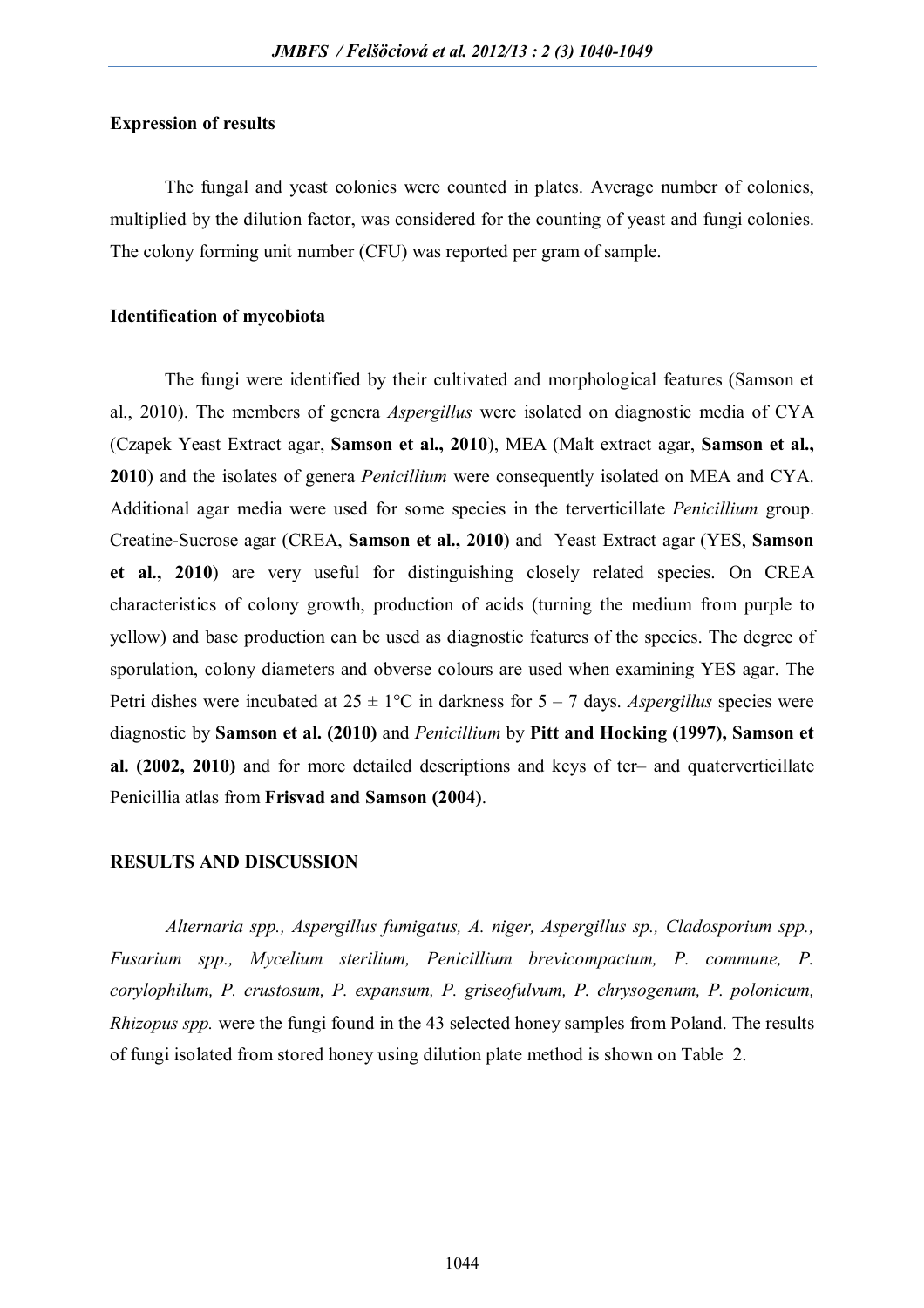| Species            | Number of isolates in different types of honey |                  |                |    |    |    |                |                |                |              |                |     |                |          |
|--------------------|------------------------------------------------|------------------|----------------|----|----|----|----------------|----------------|----------------|--------------|----------------|-----|----------------|----------|
| and genera         | 1.                                             | $\overline{2}$ . | 3.             | 4. | 5. | 6. | 7.             | 8.             | 9.             | 10.          | 11.            | 12. | 13.            | $\Sigma$ |
| Alternaria spp.    | $\overline{1}$                                 |                  |                |    |    |    |                |                |                |              |                |     |                | 1        |
| Aspergillus sp.    | 1                                              |                  |                |    |    |    |                |                |                |              |                |     |                | 1        |
| A. fumigatus       | 1                                              |                  |                |    |    |    | 1              |                |                |              |                |     |                | 2        |
| A. niger           |                                                |                  |                |    |    |    |                |                |                |              |                |     | 1              | 1        |
| <b>Aspergillus</b> |                                                |                  |                |    |    |    |                |                |                |              |                |     |                | 4        |
| Cladosporium spp.  | $\mathbf{1}$                                   | $\overline{2}$   |                |    |    |    |                |                |                |              |                |     |                | 3        |
| Fusarium spp.      | 1                                              |                  |                |    |    |    |                |                |                |              |                |     |                | 1        |
| Mycelium sterilium | $\overline{2}$                                 |                  | $\overline{2}$ |    |    |    | 1              |                |                |              |                |     |                | 5        |
| P.brevicompactum   |                                                |                  |                |    |    |    |                | $\overline{4}$ | $\overline{2}$ |              |                |     |                | 6        |
| P. commune         | 1                                              |                  |                |    |    |    | 1              |                |                |              |                |     |                | 2        |
| P. corylophilum    |                                                |                  | 1              |    |    |    |                |                |                |              |                |     |                | 1        |
| P. crustosum       |                                                |                  | $\mathbf{1}$   |    |    |    | 1              | $\mathbf{1}$   |                |              | 1              |     |                | 4        |
| P. expansum        | 1                                              |                  |                |    |    |    |                |                |                |              |                |     |                | 1        |
| P. griseofulvum    | $\overline{2}$                                 |                  |                | 1  |    |    |                |                |                |              |                |     |                | 3        |
| P. chrysogenum     | $\overline{4}$                                 | $\mathfrak{Z}$   | 1              |    |    |    | $\mathbf{1}$   | $\mathbf{1}$   | $\mathbf{1}$   | $\mathbf{1}$ | 1              |     | $\overline{2}$ | 15       |
| P. polonicum       |                                                |                  |                |    |    |    |                |                |                |              |                |     | 1              | 1        |
| Penicillium        |                                                |                  |                |    |    |    |                |                |                |              |                |     |                | 33       |
| Rhizopus spp.      |                                                |                  |                |    |    | 1  | $\overline{2}$ |                |                |              |                |     |                | 3        |
| Σ                  | 15                                             | 5                | 5              | 1  |    | 1  | $\tau$         | 6              | 3              | 1            | $\overline{c}$ |     | 4              | 50       |

**Table 2** Occurrence of fungi in different types of honey

Legends: **1.** – Samples no. 1-10; **2.** – Samples no. 11-17; **3.** – Samples no.18-20; **4.** – Samples no.21-22; **5.** – Samples no.23-24; **6.** – Samples no. 25-27; **7.** – Samples no. 28-32; **8.** – Samples no. 33-35; **9.** – Samples no. 36- 37; **10.** – Sample no. 38; **11.** – Samples no. 39; **12.** – Sample no. 40; **13.** – Samples no. 41-42; **14.** – Sample no. 43

We recovered 50 isolates of these samples whereby 33 were represented by the genus *Penicillium*. The rest of the isolated filamentous fungi were less common. They were isolated in 10 % (*Mycelium sterilium*) and less often. Fungi belonging to the genus *Penicillium* were detected in 66 % of samples. *P. chrysogenum* (30 %) with total number of 15 isolates appeared to be the most encountered species. *P. chrysogenum* is common on dried, salted foods with sucrose and other carbohydrates. It is halotolerant and psychrotolerant (**Samson et al., 2010**). Occurence of this species is panglobal, very common (**Frisvad and Samson, 2004**). *P. brevicompactum* was found in 6 samples (12 %). *P. brevicompactum* can tolerate low pH values and rather low water activities (**Samson et al., 2010**). Species is cosmopolitan (**Frisvad and Samson, 2004**). Other species of *Penicillium* were found only in less than 10 % of the samples. Some similar study was done from 46 samples of Slovak honey (**Kačániová**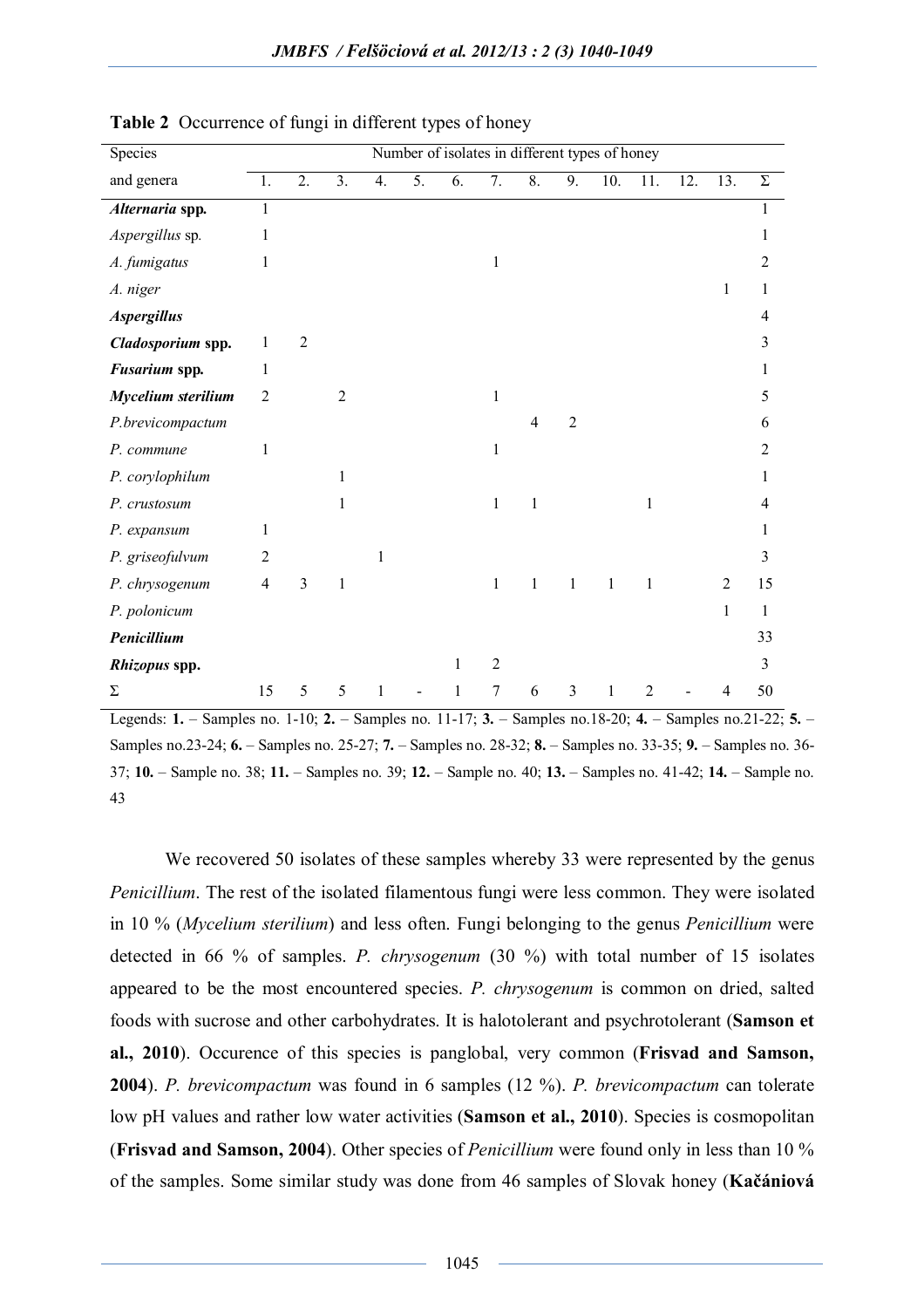**et al., 2012a, b**). Also the most frequently encountered taxa from *Penicillium* genera were *P. chrysogenum* (23 %), *P. brevicompactum* (14 %), *P. crustosum* and *P. griseofulvum* (11 %). According to several studies the species of the genus *Penicillium* belong to the dominant honey mycobiota (**Migdal et al., 2000, Vica et al., 2009)**. Penicillia are also known as potential mykotoxin producers (**Samson et al., 2010**). The possible presence of mycotoxigenic fungi in foods, and rational decisions on the status of foods suspected to contain mycotoxins, are ever present problems in the food industry around the world **(Frisvad et al., 2006)**. Therefore it is important their identification.

From 13 types of honey no number of fungi was isolated from Lime (23, 24) and *Taracacum officinale* (40). From remaining types of honey at least one sample was contaminated by fungi. Except honey 23, 24 and 40 *Penicillium* spp. isolates were not detected in any of the rape samples (25, 26, 27). From 9 types of honey *P. chrysogenum* was detected and again this species was predominant. The contamination level of samples by fungi was law with a charge variable between 0.5 x  $10^1$  and 1 x  $10^2$  CFU.g<sup>-1</sup> (average 1.1 x  $10^1$  $CFU.g<sup>-1</sup>$ ). All analyzed type of samples were contaminated with yeasts and their level was generally higher ranging from 0.5 x  $10^1$  to 5.7 x  $10^2$  CFU.g<sup>-1</sup> (average: 7.6 x  $10^1$  CFU.g<sup>-1</sup>). Better results were in 23 multifloral honey samples from southern Córdoba (Argentina). Finola et al. (2007) were carried out these honey samples on the basis of their microbiological (*Clostridium*, fungi and yeast) analysis. The amount of yeast and fungi found in the honey samples was less than 1 x  $10^2$  CFU.g<sup>-1</sup>. The results showed that honeys produced in this region are a good quality. On the contrary **Tosi et al. (2004)** found fungi and yeast in the 28 selected multifloral honey samples from Argentina with a charge variable between 2 x 10<sup>3</sup> and 33 x 10<sup>4</sup> CFU.g-1 . The most frequented isolated fungi and yeast were: *Aspergillus flavus, Penicillium viridicatum, P. vulpinum, Trichosporon cutaneum, Cladosporium cladosporoides, Alternaria alternata* and *Zygosaccharomyces mellis*.

Normal honey must lack pathogenic micro-organisms or micro-organisms that produce enteric illnesses **(Popa et al., 2009)**. In 18 honey samples collected from local markets in the six states of Southwestern Nigeria , there were a presence of seven species of heterotrophic fungi. There were isolated *Cladosporium Wernecki, Mucor mucedo, Cephalosporium sp., Rhizopus japonicus, Cladosporium herbarum, Trychophyton rubrum* and *Scopulariopsis brevicaulis.* However, out of the seven species, only one, *Trychophyton rubrum* was pathogenic, and this was the first record of the presence a pathogenic fungus in honey samples from Nigeria. The presence of pathogenic fungus necessitates an urgent need to monitor microbial status of marketed honey in South-western Nigeria (Ayansola, 2012).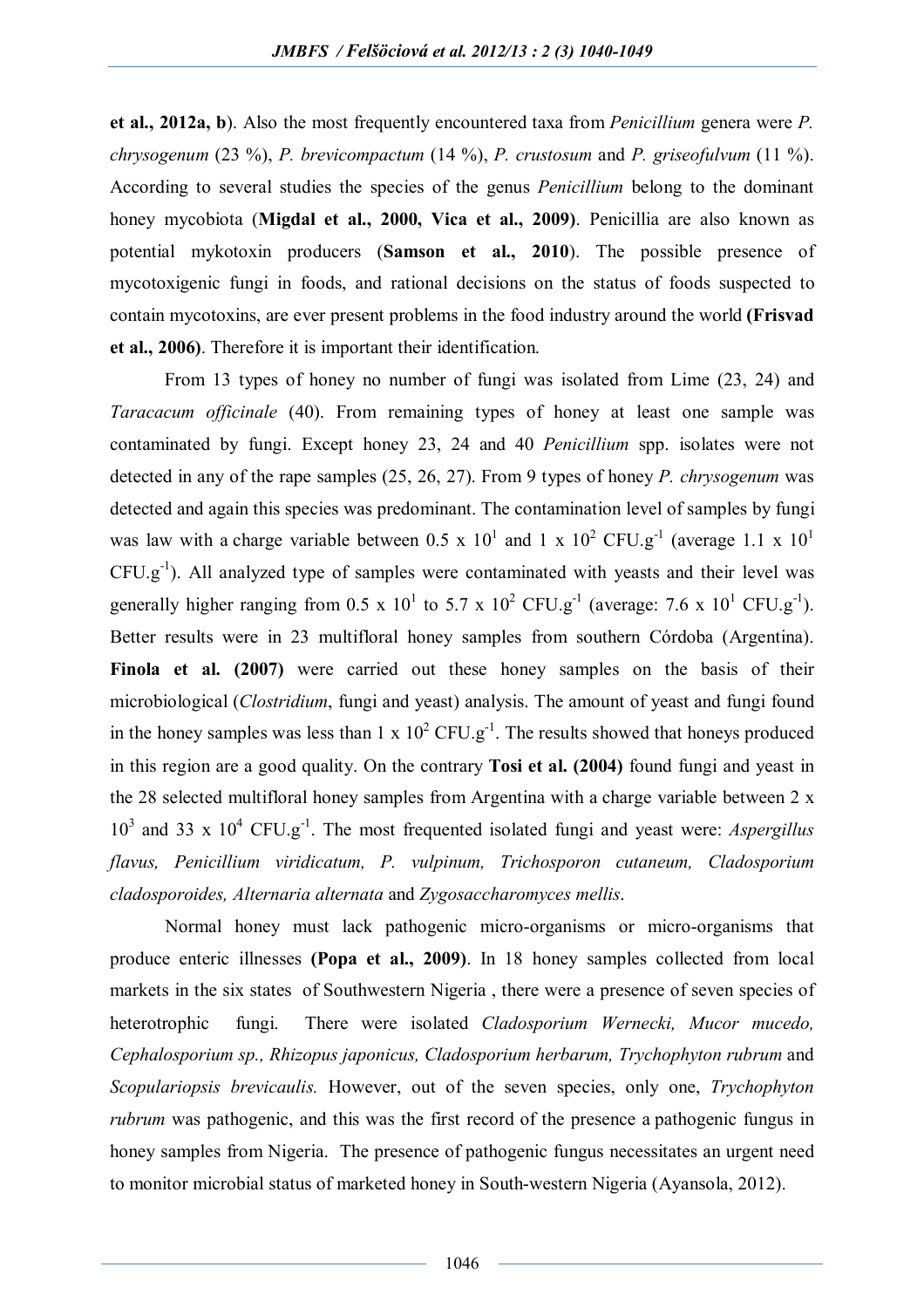| <b>Samples</b> | Fungal contamination (CFU/g) | <b>Yeasts contamination (CFU/g)</b> |
|----------------|------------------------------|-------------------------------------|
| 1.             | $2.5 \times 10^{1}$          | $2.5 \times 10^{1}$                 |
| 2.             | $5.0 \times 10^{1}$          |                                     |
| 3.             |                              |                                     |
| 4.             |                              | $1.0 \times 10^{2}$                 |
| 5.             | $5.0 \times 10^{1}$          | $2.0 \times 10^{1}$                 |
| 6.             | $\frac{1}{2}$                | $0.5 \times 10^{1}$                 |
| 7.             |                              | $1.0 \times 10^{1}$                 |
| 8.             | $0.5 \times 10^{1}$          | $1.7 \ge 10^2$                      |
| 9.             | $0.5 \times 10^{1}$          | $2.5 \times 10^{1}$                 |
| 10.            | $0.5 \times 10^{1}$          | $2.5 \ge 10^1$                      |
| 11.            | $0.5 \times 10^{1}$          | $4.0 \times 10^{2}$                 |
| 12.            | $\mathcal{L}^{\pm}$          | $1.0 \times 10^{1}$                 |
| 13.            | $1.5 \times 10^{1}$          | $2.5 \times 10^{1}$                 |
| 14.            |                              |                                     |
| 15.            | $0.5 \times 10^{1}$          | $0.5 \ge 10^1$                      |
| 16.            |                              | $5.0 \times 10^{1}$                 |
| 17.            |                              |                                     |
| 18.            | $1.0 \times 10^{1}$          |                                     |
| 19.            |                              | $3.5 \times 10^{1}$                 |
| 20.            | $1.5 \times 10^{1}$          |                                     |
| 21.            |                              | $3.5 \times 10^{1}$                 |
| 22.            | $0.5 \times 10^{2}$          | $1.5\ {\rm x}\ 10^2$                |
| 23.            |                              | $3.3 \times 10^{2}$                 |
| 24.            |                              | 5.7 x $10^2$                        |
| 25.            | $1.5 \times 10^{1}$          | $3.5 \times 10^{1}$                 |
| 26.            |                              | $2.9 \times 10^{2}$                 |
| 27.            |                              | $4.5 \times 10^{1}$                 |
| 28.            | $0.5 \times 10^{1}$          | $2.0 \ge 10^1$                      |
| 29.            |                              | $8.5 \times 10^{1}$                 |
| 30.            |                              | $3.0 \times 10^{2}$                 |
| 31.            | $0.5 \times 10^{2}$          | $1.6 \times 10^{1}$                 |
| 32.            | $0.5 \times 10^{2}$          | $3.0 \ge 10^1$                      |
| 33.            | $1.0 \times 10^{1}$          | $3.5 \times 10^{1}$                 |
| 34.            |                              | $4.0 \times 10^{1}$                 |
| 35.            | $1.0 \times 10^{1}$          | $2.0 \times 10^{1}$                 |
| 36.            | $1.5 \times 10^{1}$          | $4.0 \times 10^{1}$                 |
| 37.            | $\blacksquare$               | $2.5 \times 10^{1}$                 |
| 38.            | $0.5 \times 10^{1}$          | $4.5 \times 10^{1}$                 |
| 39.            | $1.0 \times 10^{1}$          | $6.0 \times 10^{1}$                 |
| 40.            |                              | $1.2 \times 10^{2}$                 |
| 41.            | $1.0 \times 10^{1}$          | $3.0 \times 10^{1}$                 |
| 42.            | $\overline{a}$               | $1.5 \times 10^{1}$                 |
| 43.            |                              | $1.0 \times 10^{1}$                 |

**Table 3** Levels of fungal a yeasts contamination in Poland honey samples (CFU/g)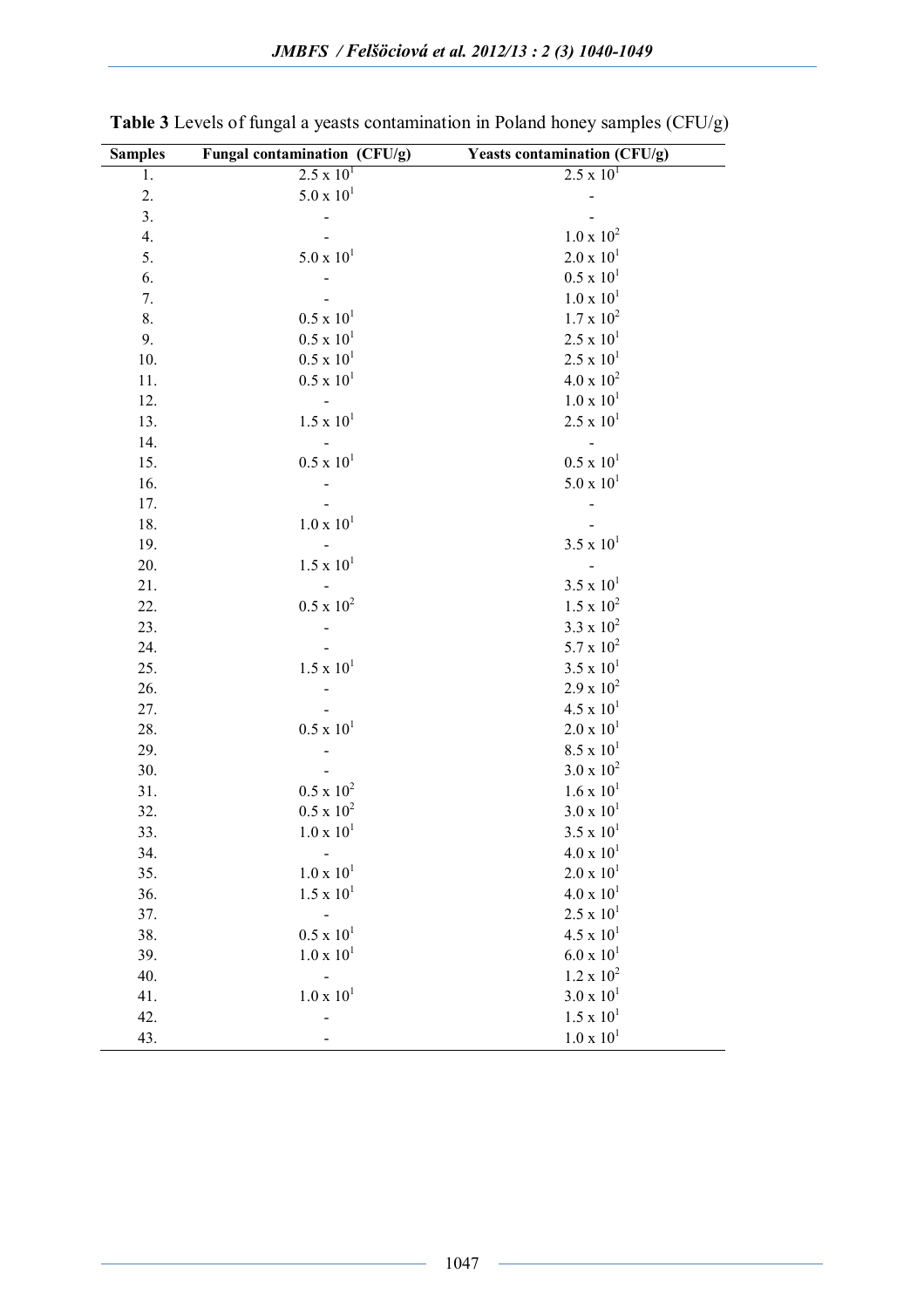#### **CONCLUSION**

The mycobiota of stored 13 types of honey from Poland as isolated in this study were *Alternaria* spp*., Aspergillus fumigatus, A. niger, Aspergillus* sp*., Cladosporium* spp*., Fusarium* spp*., Mycelium sterilium, Penicillium brevicompactum, P. commune, P. corylophilum, P. crustosum, P. expansum, P. griseofulvum, P. chrysogenum, P. polonicum, Rhizopus* spp. The most prevalent genera of microcopic filamentous fungi found in the honey, were: *Penicillium, Mycelium sterilium* and *Aspergillus*. The most encountered species were *P. chrysogenum* (30 %), *P. brevicompactum* (12 %) and *P. crustosum* (8 %). In spite of 50 isolates the contamination level of samples was law from 0 to 1 x  $10^2$  CFU.g<sup>-1</sup>. The level of yeasts was higher from 0 to 5.7 x  $10^2$  CFU.g<sup>-1</sup>. Fungal colonization and contamination of stored honey can cause depletion of its nutritive value. This is dependent on the moisture content and several environmental factors such as temperature and relative humidity of the harvested honey prior to storage. Therefore, honeys which are stored before sale or use should be kept dry. Prevention of moisture re-absorption and the general improvement of storage facilities at all levels are recommended as a safe guard against mould deterioration of honey.

**Acknowledgements:** Work was funded by Grant Agency KEGA 013SPU-4/2012.

### **REFERENCES**

AYANSOLA, A. A. 2012. Fungal Isolates from the Honey Samples Collected from Retail Outlets in Southwestern Nigeria. In *Journal of Biology and Life Science*, vol. 3, 2012, no. 1, p. 189-199.

BOGDANOV, S. 1993. Liquefaction of honey. In *Apiacta*, vol. XXVIII, 1993, p. 4-10.

FINOLA, M. S. - LASAGNO, M. C. - MARIOLI, J. M. 2007. Microbiological and chemical characterization of honeys from central Argentina. In *Food Chemistry*, vol. 100, 2007, p. 1649-1653.

FRISVAD, J. C. – THRANE, U. - SAMSON, R. A. - PITT, J. I. 2006. Important mycotoxins and the fungi which produce them. In *Advances in experimental medicine and biology*, vol. 571, 2006, p. 3-31.

KAČÁNIOVÁ, M. - HLEBA, L. - DŽUGAN, M. - PASTERNAKIEWICZ, A. - KŇAZOVICKÁ, V. - PAVELKOVÁ, A. - FELSÖCIOVÁ, S. - PETROVÁ, J. - ROVNÁ, K. - KLUZ, M. - GRABEK-LEJKO, D. 2012a. Microbiological properties and antimicrobial